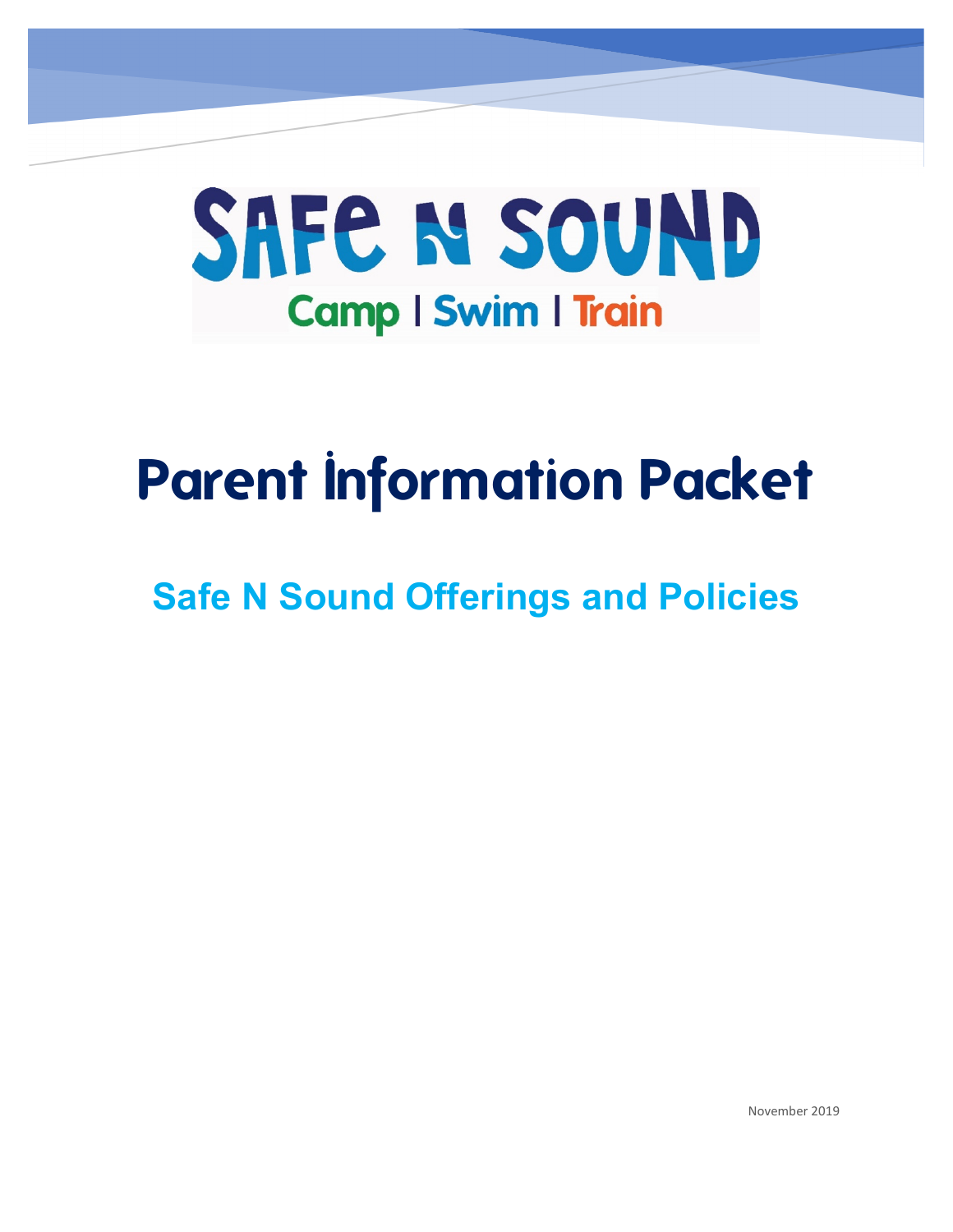## **Table of Contents**

| Signed waivers are required to become a member and participate in activities including swim lessons  13 |  |
|---------------------------------------------------------------------------------------------------------|--|
|                                                                                                         |  |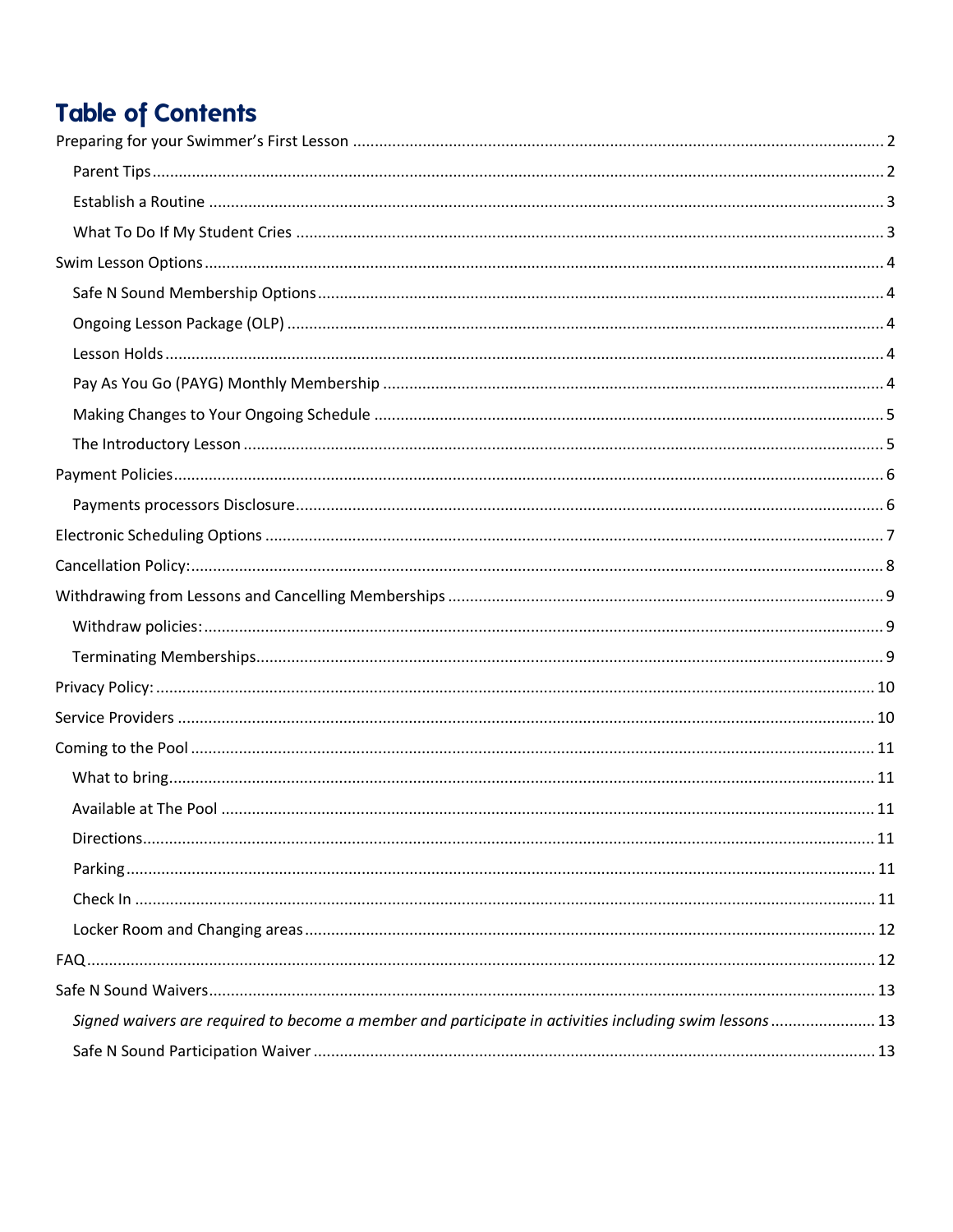## <span id="page-2-0"></span>**Preparing for your Swimmer's First Lesson**

Swim lessons for some students can be fun and enjoyable while for others, it can be anxious and frightening. It is common for students to get the "butterflies" before starting lessons for the first time. Here are a few tips on how to ease anxieties around learning to swim.

#### <span id="page-2-1"></span>**Parent Tips**

- 1. It is important to remember that the anxieties surrounding the "swim lesson" may start long before they get in the pool. A variety of emotions can be triggered while packing the swim bag at home, riding in the car to the pool or sitting on the bench waiting for the lesson to start.
- 2. Acknowledge the emotion and give it a name. Child psychologists say that helping a child identify their feelings and emotions is the first step.

Remember: It is ok to feel a little afraid or nervous; especially when trying something new. This is very common in all of us.

- 3. Reinforce our shared values the instructors are all certified, they are friendly and nurturing. They have taught many students to swim. They will be with you one-on-one in the pool.
- 4. Introduce your student to the on deck Aquatic Manager and the swim instructor. Take a few minutes to help the instructor build rapport with your student. Tell them about your student's favorite songs/animals/seas creatures or what they enjoy about the water. Let them know how your student is feeling about lessons.
- 5. Creating a feeling of control. Some of our fears and anxieties come from a feeling of being out of control of the situation or environment. Giving a student choice helps them to feel in control. Some of the choices might be in selecting a swimsuit or towel, a fun activity afterwards etc. Instructors likewise will give them the choice of starting with practicing big arms or kicks first.

Be careful to give the child "the ultimate choice" to swim or not swim. Children that are anxious will choose not to swim and it will become more and more difficult to get them into the pool. Be careful to give ultimatums or threaten to take something away. Use positive reinforcement.

6. Provide some guidance to the instructor on how best to motivate and encourage your student. For example, what type of praise does the family and child use the most, what does the student like to do in the water as well what are they are anxious about doing in the lesson?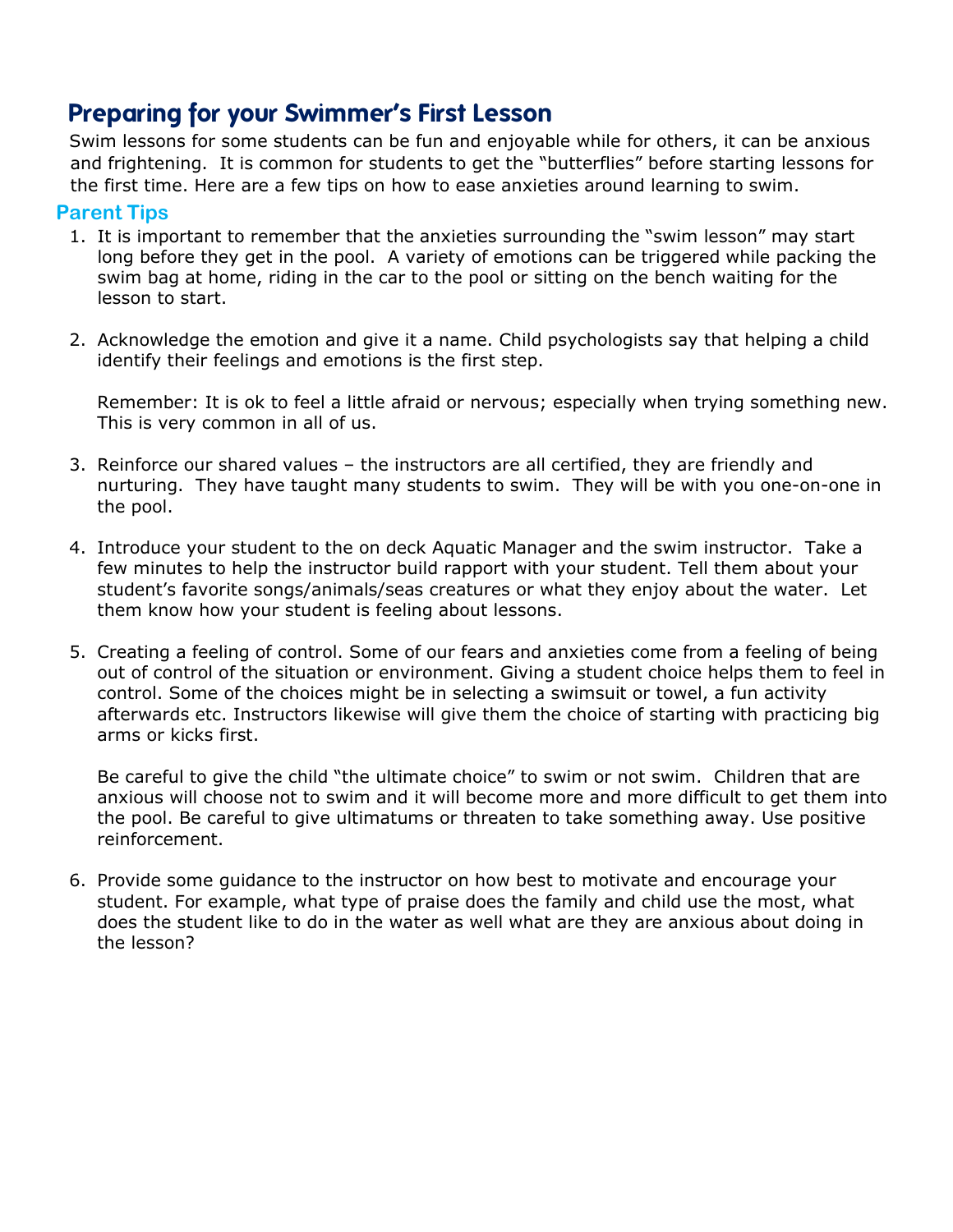#### <span id="page-3-0"></span>**Establish a Routine**

Establishing a routine around the lesson is a powerful way to ease anxieties. This offers predictability as well as control. These two things decrease anxiety and fears. For example, come a bit early and watch a lesson before and point out positive things about the lesson. Another aspect could include doing the same fun thing after the lesson.

#### <span id="page-3-1"></span>**What To Do If My Student Cries**

Some students may cry during the lesson. Don't be too alarmed if this occurs; this is a common response especially from young students. Instructors use techniques such as soothing talk, distraction, and appropriate choice and reward to overcome the crying.

Also, be mindful of your apprehensions and feelings toward the water and swim lessons as parents may in fact be projecting these anxieties onto the student. Stepping away to watch the lessons from the vestibule or otherwise out-of-sight from the student may help to reduce the crying.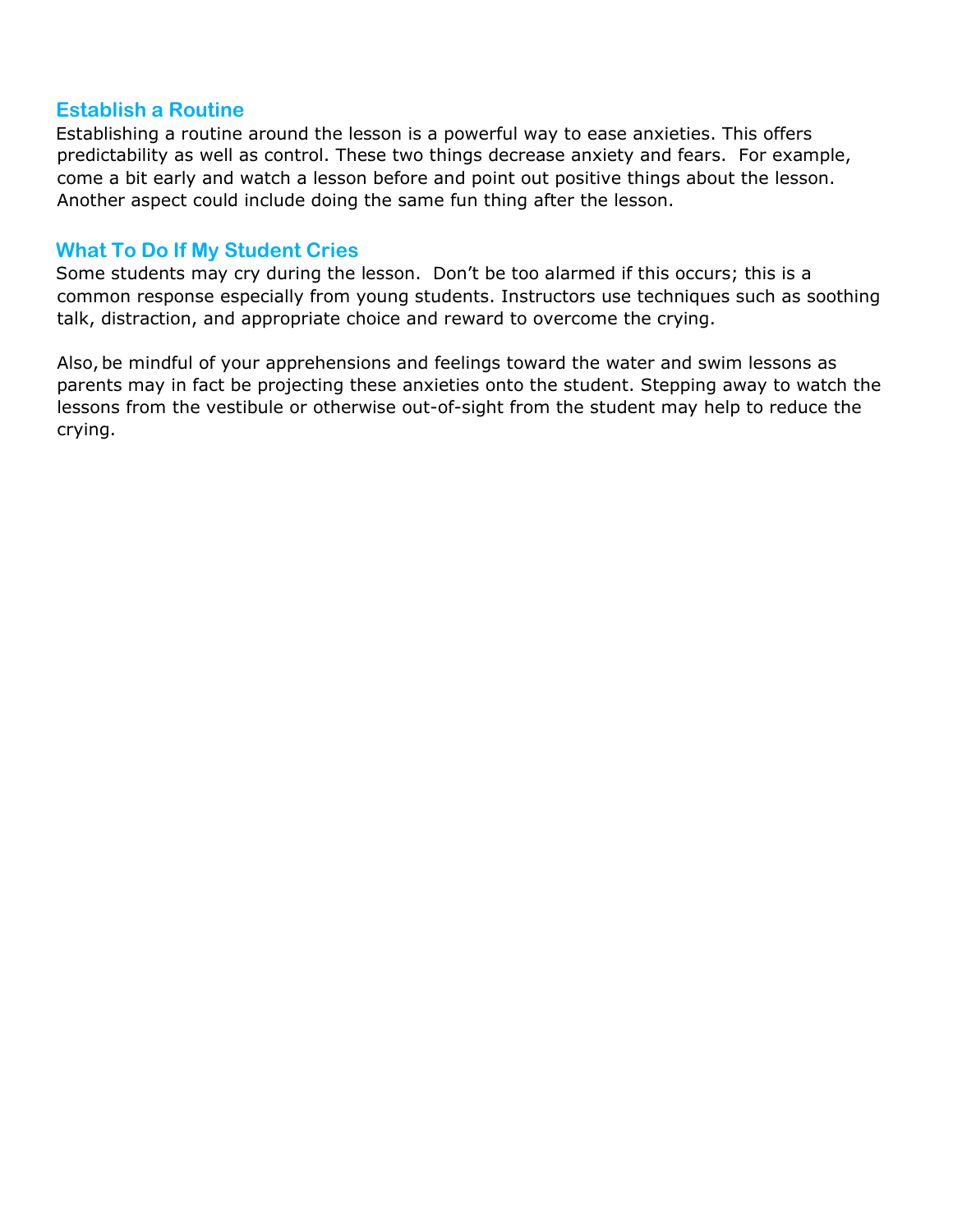## <span id="page-4-0"></span>**Swim Lesson Options**

#### <span id="page-4-1"></span>**Safe N Sound Membership Options**

Safe N Sound is a membership only swim school. Our two membership options are the Ongoing Lesson Package (OLP) and Pay As You Go (PAYG) Memberships. We also provide an introductory lesson for clients wishing to try out our program before enrolling in a membership.

#### <span id="page-4-2"></span>**Ongoing Lesson Package (OLP)**

The OLP provides 1 lesson per week at the same day and time. Consistency is an integral part of learning how to swim. By swimming at least once a week, students will progress and become more proficient in their safety and stroke development skills. This is by far our most popular membership. **Advantages of choosing an Ongoing Lesson Pack include:**

- Reserves the same day and time (and usually same instructor\*) until you have completed your swimming goals.
- Simplifies the scheduling process for you.
- Offers a 4-hour cancellation window.
- Includes Family Swim and towel service.
- Ability to place your reserved spot on hold for 1 to 3 months.

**\* While we make every effort to provide consistency with our instructors, we cannot guarantee the same instructor each week. Sickness, time off, and school demands may cause changes in a swim instructor's schedule.**

#### <span id="page-4-3"></span>**Lesson Holds**

OLP members can place their lesson spot on hold for 1 to 3 months and then return to the same lesson day and time. A hold fee of \$16.50 a month will be charged for each of your 15-minute lesson spots, in place of your regular monthly fee.

For example, if *you have two swimmers participating in 15-minute lessons, you will pay \$16.50 x 2 = \$33 per month to hold both spots.* 

*During your hold period, y*ou can participate in family swim and schedule unused lessons, however, you are not guaranteed your same day and time during the hold period.

> Lesson holds can be requested on our website at https://snsswim.com/change-form.

#### <span id="page-4-4"></span>**Pay As You Go (PAYG) Monthly Membership**

The PAYG monthly membership allows you to schedule ad hoc lessons, attend the Stroke Development classes and participate in Family Swim. It is a good membership option while waiting for an OLP spot to become available.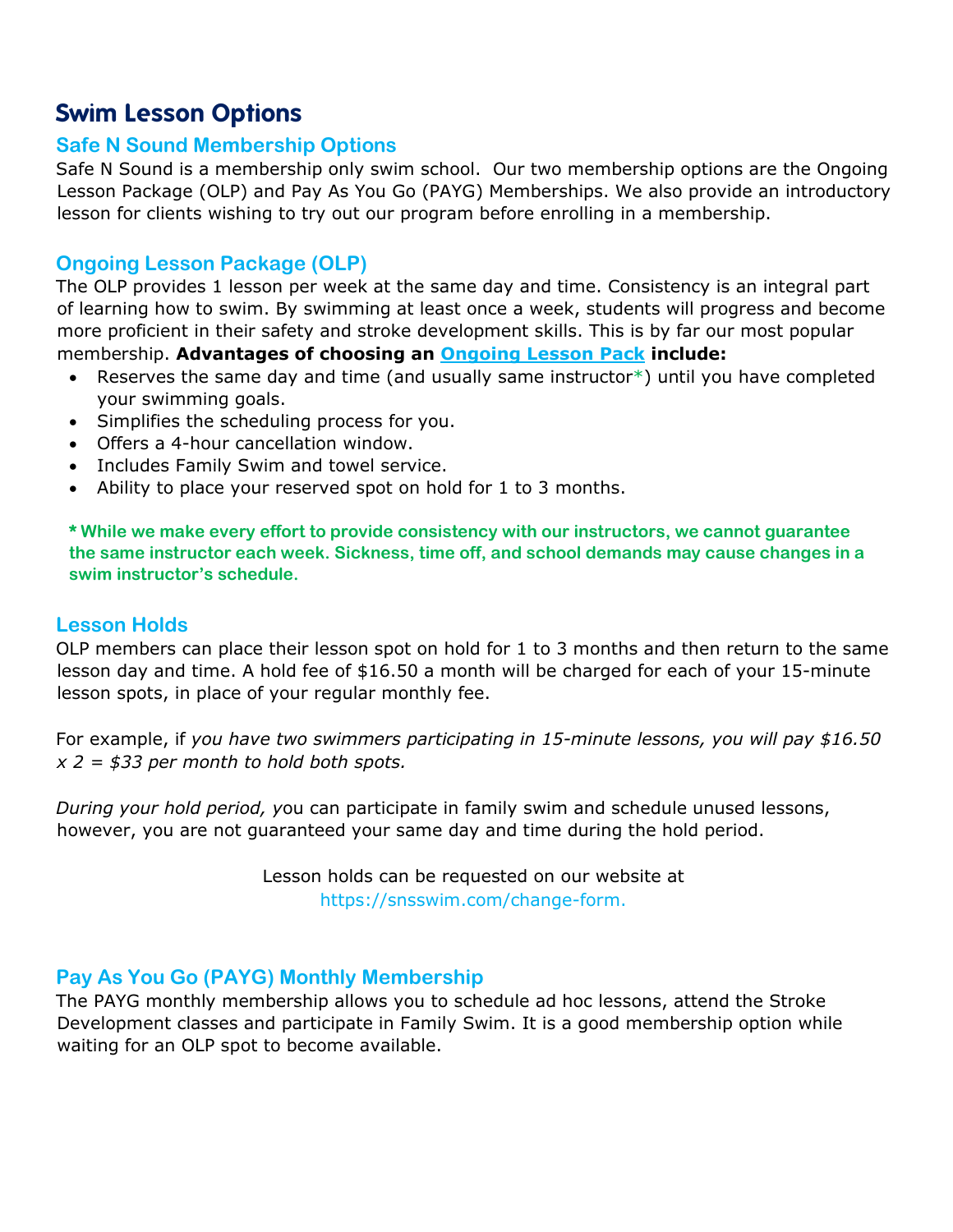#### **Advantages of choosing the PAYG membership include:**

- Offers the most flexibility if your schedule is somewhat unpredictable.
- Book lessons based on your schedule or need, i.e. multiple lessons per week for a specific time period.
- Get your student started while waiting for an ongoing spot to become available.
- Recommended if you want to swim 2 months or less.

Pay As You Go Members can book up to 4 weeks in advance. You must first purchase a lesson pack before booking lessons.

**There is a 24-hour cancellation policy required to preserve booked lessons with this membership. Inside of 24 hours, members have the option to pay a \$10 rescheduling fee to preserve the lesson and re-book it for another time.**

#### <span id="page-5-0"></span>**Making Changes to Your Ongoing Schedule**

Changes to your membership or ongoing lesson schedule can be requested through our online form. Requests are processed in the order they are received and can be made through our website at https://snsswim.com/change-form.

#### <span id="page-5-1"></span>**The Introductory Lesson**

Introduction lessons are a one-time offering as you're deciding if SNS is a good fit for your family and before a commitment is made to a membership.

- An Introductory lesson is available at a discounted rate of \$21.
- Try before you buy We discount this one-time lesson to enable you to try it out before committing to a swim membership.

**Membership is not required to take an introductory lesson. However, the swimmer must be under a membership to schedule additional lessons.**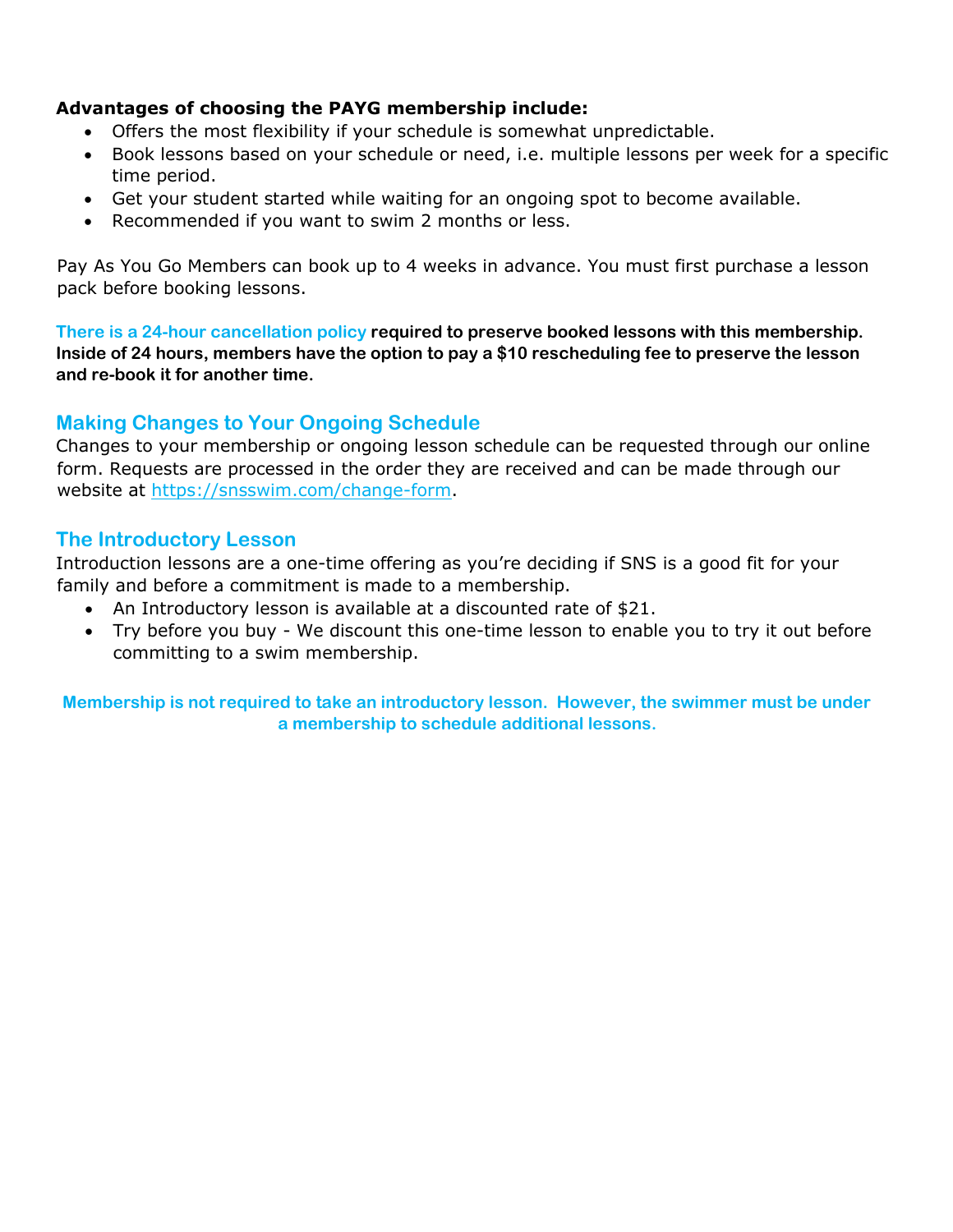## <span id="page-6-0"></span>**Payment Policies**

Safe N Sound has the following payment policies:

- Payment is collected at the time lessons are booked.
- We require a valid credit or debit card to be stored on your account profile.
- Client information including card numbers are stored in a securely encrypted format. Safe N Sound employees only have access to the last 4 digits of your card as well as the expiration date.
- Your credit/debit card on file enables you to use your membership account for miscellaneous charges in our swim store.
- Your credit/debit card will remain on file for any further charges until terminate your membership.

**Ongoing Lesson Pack Members** will be billed monthly. Your membership will begin the day of your first lesson, and your card will be charged on this date each month.

**Pay As You Go Monthly Members** may purchase any number of lessons they wish. Lessons can be purchased individually or in discounted 4 or 8 lesson packs. Pay As You Go monthly members will be charged upon sign up for the membership along with the number of lessons being purchased. Memberships auto-renew each month until a written termination request is received.

#### <span id="page-6-1"></span>**Payments processors Disclosure**

We provide paid products and/or services on our Website. In that case, we use third-party services for payment processing (e.g. payment processors). That information is provided directly to our third-party payment processors whose use of your personal information is governed by their Privacy Policy. These payment processors and the storage of your personal financial information adhere to the standards set by PCI-DSS as managed by the PCI Security Standards Council.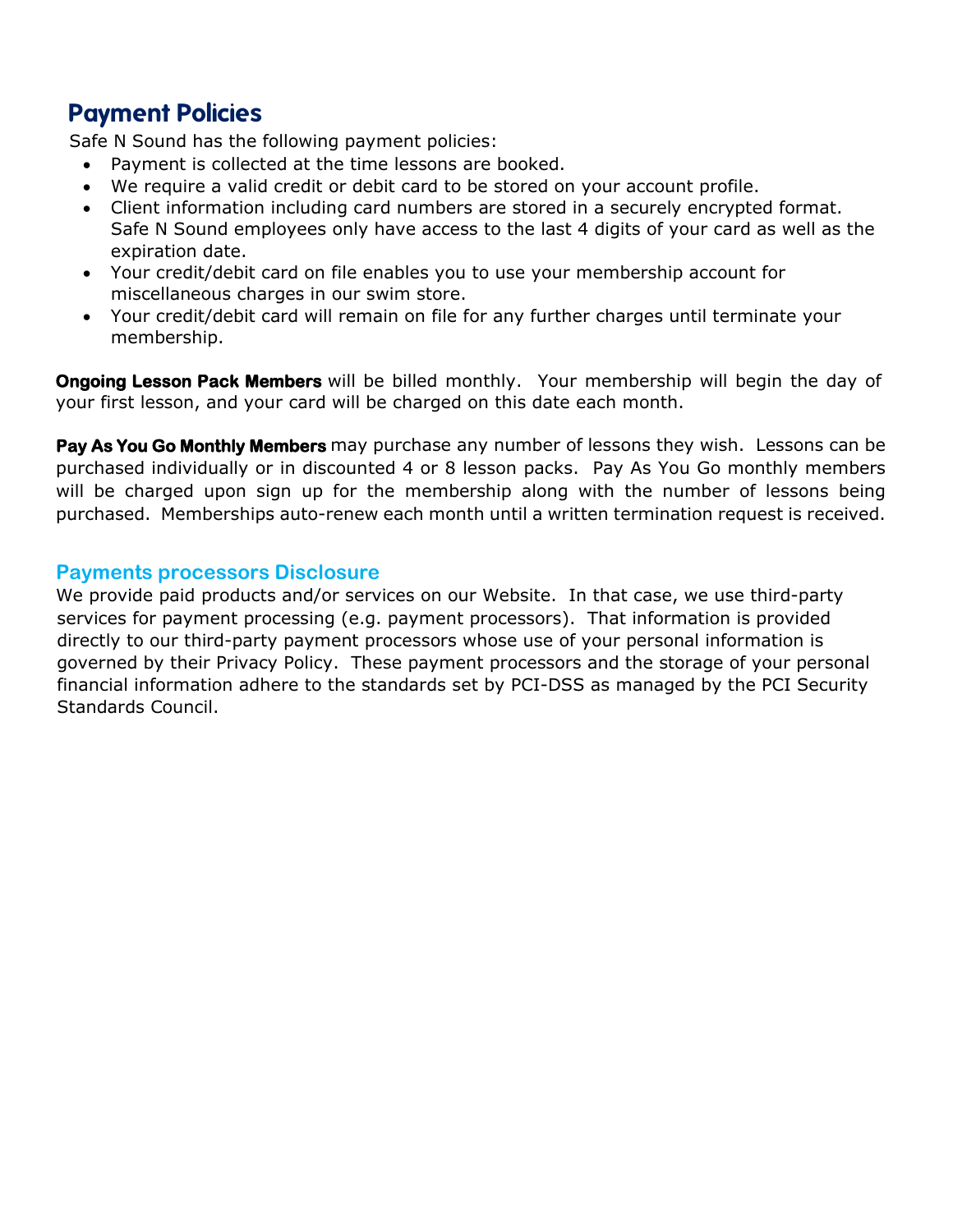## <span id="page-7-0"></span>**Electronic Scheduling Options**

There 3 ways to schedule and make changes to your lesson reservations:

- **Mobile App (Safe N Sound App)** Safe N Sound Swimming has a mobile application available for iPhone and Android devices. The application can be found in the phone's app store. The app can be found by searching Safe N Sound.
- **Online at SNSswim.com** The Safe N Sound website provides an online scheduling portal located at <https://snsswim.com/schedule>**.** You can enroll in swim lessons, book, cancel, and reschedule lessons, purchase lessons, update your credit card information and see past transactions.
- **Call (206) 285-9279 or email [scheduling@snsswim.com](mailto:scheduling@snsswim.com) and we will be happy to help.**

**Note**: Safe N Sound Swimming uses a 3rd party scheduling service called [MindbodyU](https://www.mindbodyonline.com/), (**[https://www.mindbodyonline.com](https://www.mindbodyonline.com/)**/). Unfortunately, Mindbody does not support a parent / child account relationship which means each person in the family needs their own account, profile, as well as a username and password. Parents login to the parent account to pay for products and services. Parents login into the student account to [schedule, view and make](https://snsswim.com/schedule)  [changes](https://snsswim.com/schedule) to a student's lessons.

We know this isn't ideal and can be confusing. We apologize. We are working with Mindbody to provide a more simplified solution. In the meantime, you can always call or email to get assistance. (206-285-9279) or [scheduling@snsswim.com](mailto:scheduling@snsswim.com)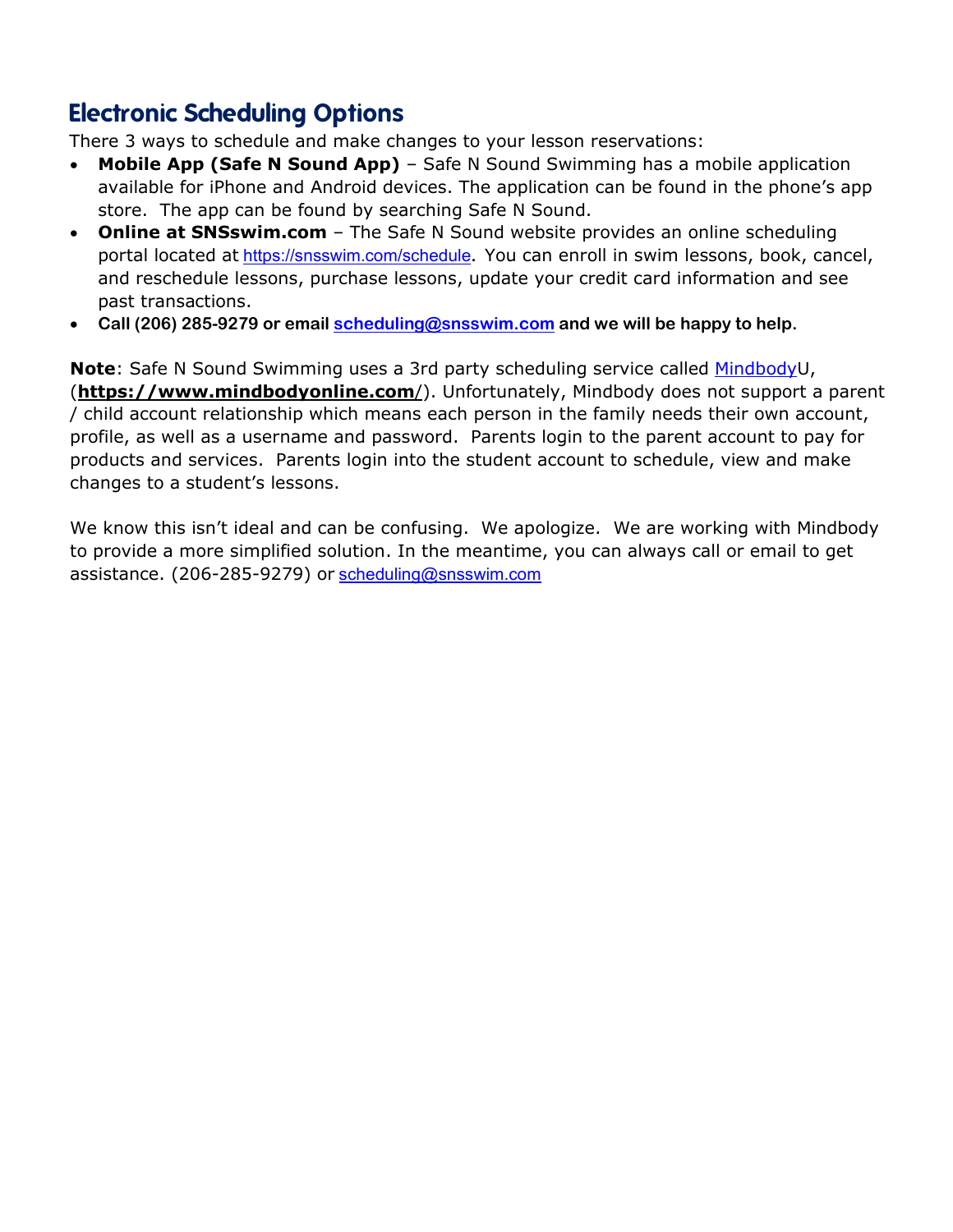## <span id="page-8-0"></span>**Cancellation Policy:**

We understand that schedules can become unpredictable and we want to make it as easy as possible for you to cancel a lesson.

**Ongoing Lesson Pack (OLP)** lessons require 4-hour notice to early cancel or reschedule. Early cancelled lessons will accrue to your account and can be rescheduled at your convenience. Lessons cancelled within the 4 hours window can be redeemed with the \$10 Rescheduling Fee.

Pay as You Go (PAYG) lessons require 24-hour notice to early cancel or reschedule. Early cancelled lessons will accrue to your account and can be rescheduled at your convenience. Lessons cancelled within the 24-hour window can be redeemed with the \$10 Rescheduling Fee.

**Early cancelled lessons** will go accrue to your account to be rescheduled at any time within your contract term.

Late cancelled lessons can be rescheduled for a \$10 fee or will be lost for future use if you choose not to pay the reschedule fee.

There are several easy ways to cancel or reschedule a lesson:

- 1. You can "Reschedule a Lesson" by logging in to our website, **<https://snsswim.com/schedule>** [o](http://www.snsswim.com/)r use the **["Cancel a Lesson"](https://snsswim.com/change-form)** form without logging in.
- 2. You may send a quick email to: **scheduling@snsswim.com.**
- 3. You can call our Quick-Cancel voicemail line, 24-hours a day, and leave a message. You may also talk with someone during business hours. The number is **(206)-285-9279.**
- 4. If you are at the pool and know the day(s) you will miss, let us know by signing the cancellation sheet on the front counter.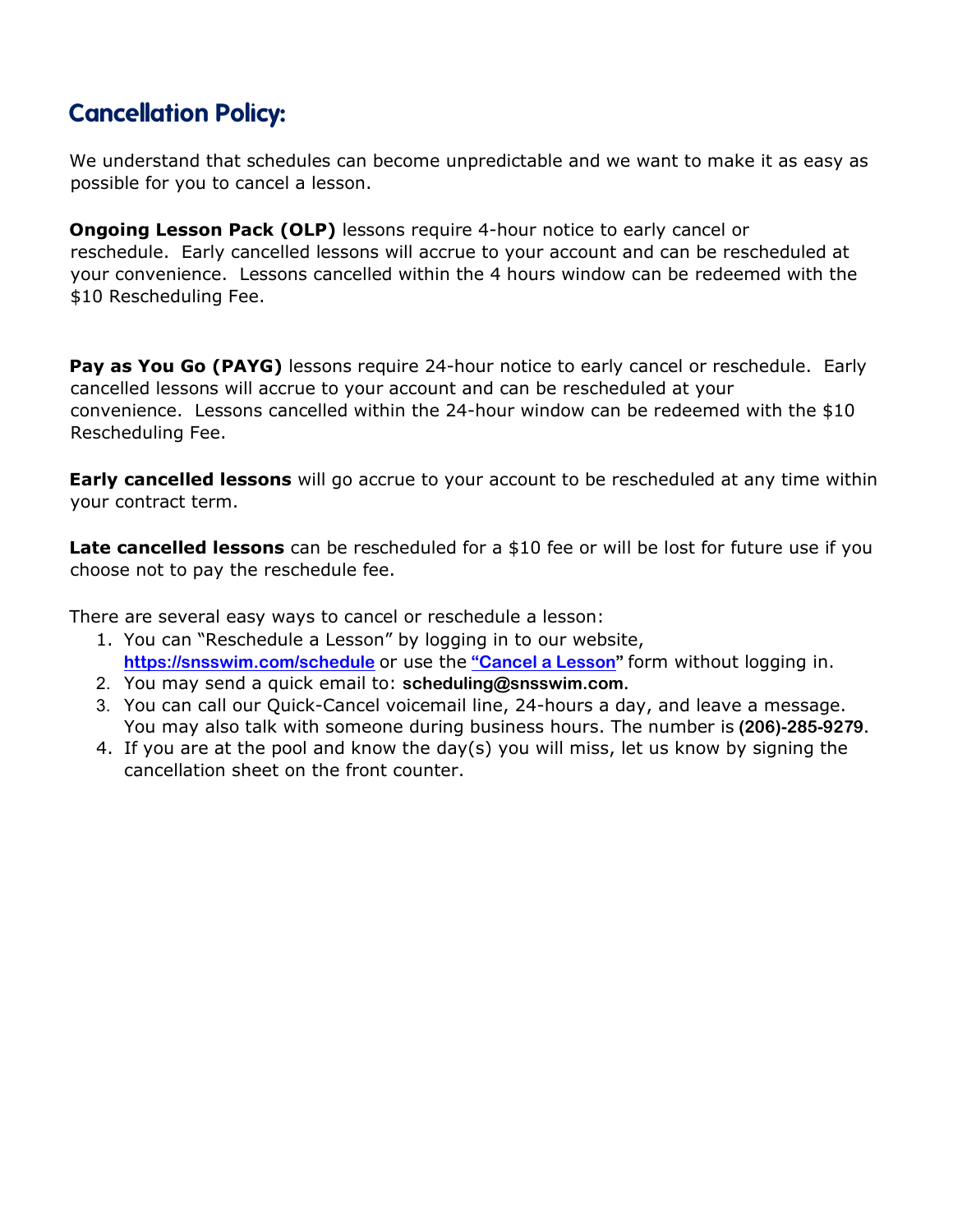## <span id="page-9-0"></span>**Withdrawing from Lessons and Cancelling Memberships**

Written notice is required to terminate all memberships. Cancelling your membership stops the recurring monthly charges. Withdraw requests can be submitted on our website at **https://snsswim.com/change-form.** 

#### <span id="page-9-1"></span>**Withdraw policies:**

#### **Ongoing Lesson Package**

The last month's fees have been pre-paid for your Ongoing Lesson Package. Withdrawing from your membership releases the pre-paid fees for the final billing cycle, based on your contract run date, creating a membership and lessons for 30 additional days. **No partial month or cash refunds.**

#### **Pay As You Go**

Withdraw anytime. Memberships will be terminated for the end of the current contract run. **No partial month or cash refunds.** 

#### <span id="page-9-2"></span>**Terminating Memberships**

When you withdraw from lessons, you will have the option to continue being a member at Safe N Sound Swimming which entitles you to family swim and the towel service and to use any unscheduled lessons remaining on your account. The membership fee is \$16.50 per month**.**

If you choose to withdraw from lessons and or terminate your membership, we will delete your account including credit card information, swim history, and any unscheduled lessons on your account. We recommend that you schedule and consume any unused lessons prior to terminating your membership. You can do this by withdrawing from the Ongoing Lesson spot and then booking the remainder of your lessons with our account management team or using our self-scheduling tools. **There is no cash value to unused lessons**.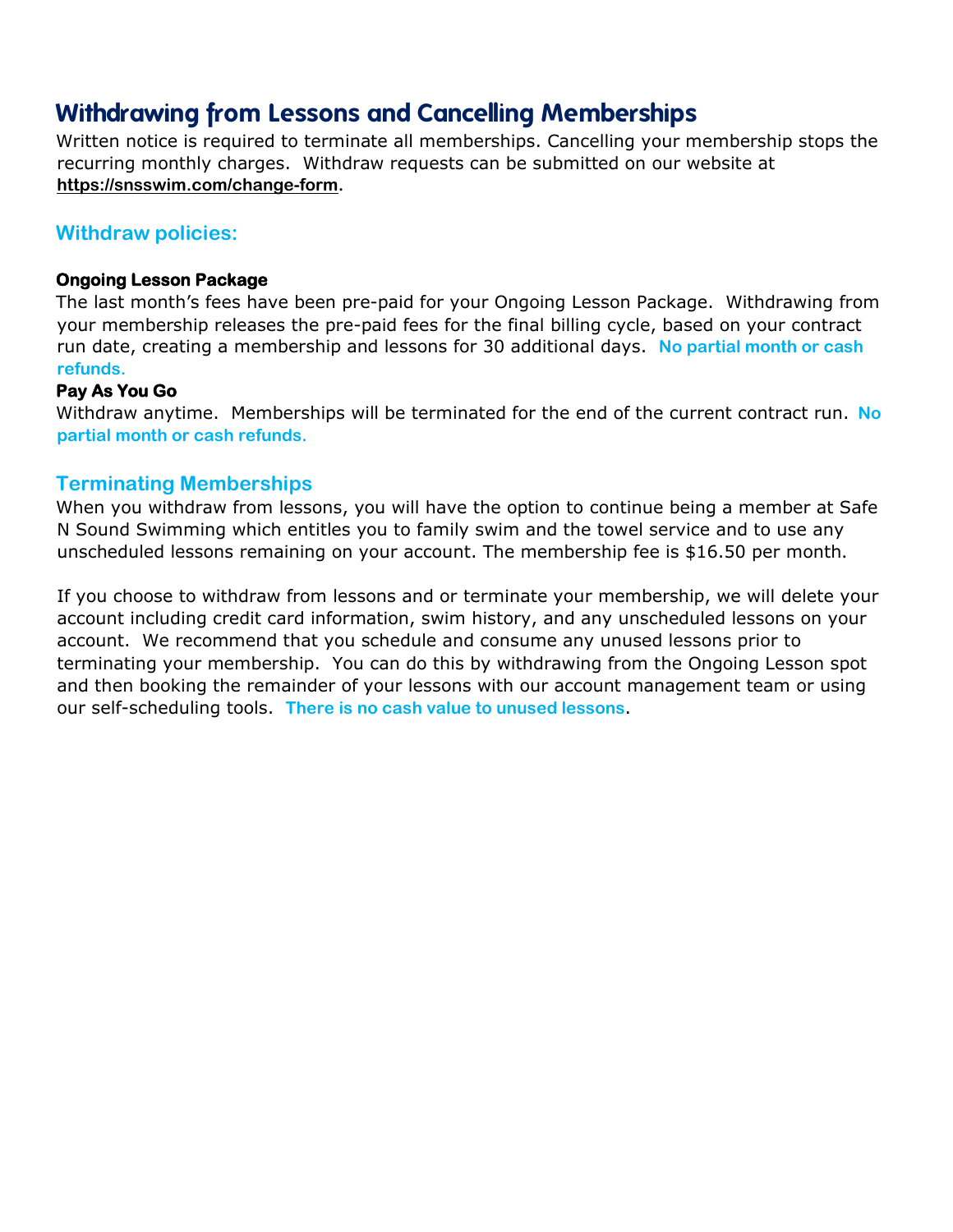## <span id="page-10-0"></span>**Privacy Policy:**

We do not sell, trade, or otherwise transfer to outside parties your personally identifiable information unless we provide you with advance notice. This does not include website hosting partners and other parties who assist us in operating our website, conducting our business, or servicing you, so long as those parties agree to keep this information confidential. We may also release your information when we believe release is appropriate to comply with the law, enforce our site policies, or protect ours or others' rights, property, or safety.

However, non-personally identifiable visitor information may be provided to other parties for marketing, advertising, or other uses.

### <span id="page-10-1"></span>**Service Providers**

We employ third party companies and individuals to facilitate our Website ("Service Providers"), to provide our Website on our behalf, to perform Website-related services or to assist us in analyzing how our Website is used. These third parties have access to your personal information only to perform these tasks on our behalf and are obligated not to disclose or use it for any other purpose.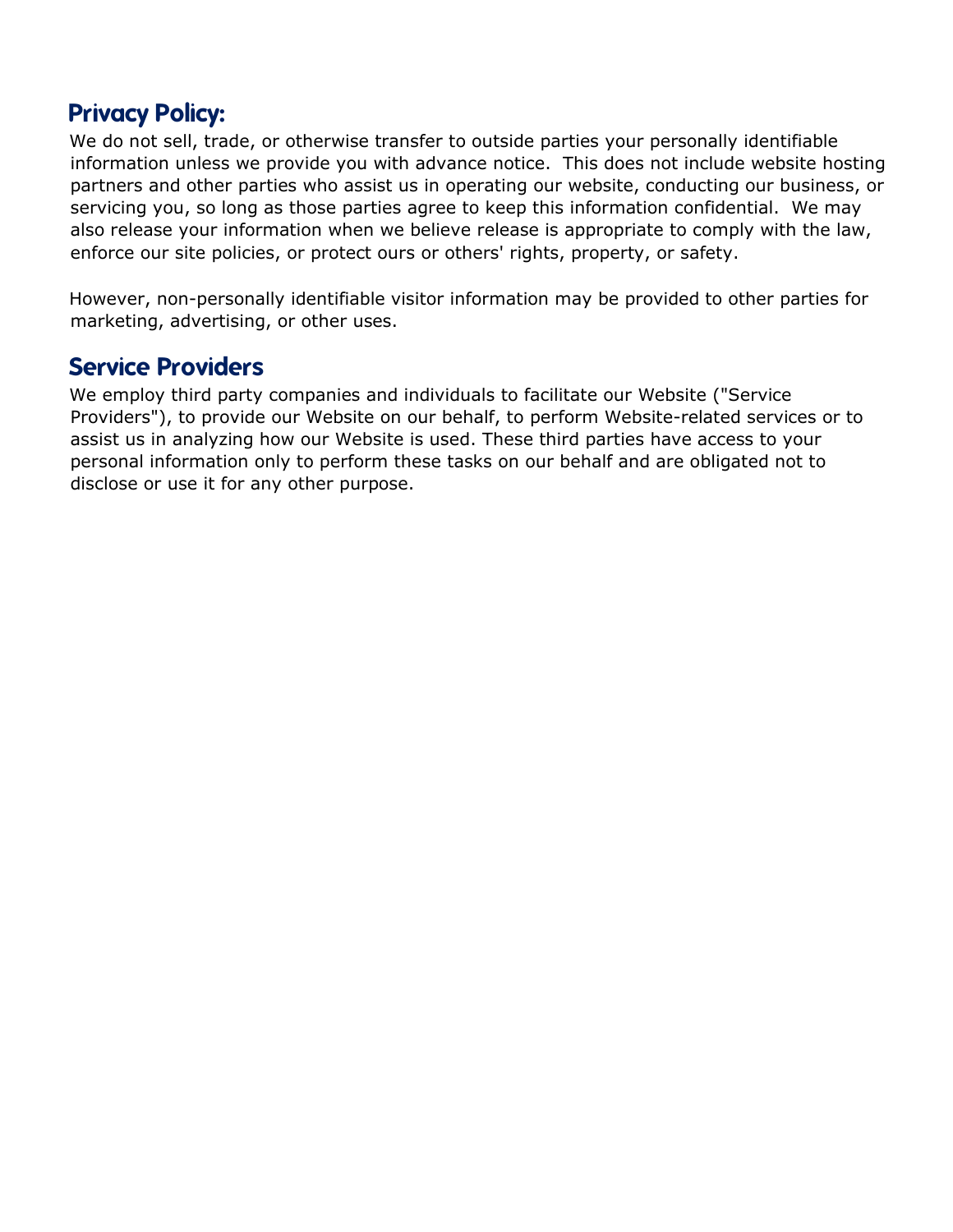## <span id="page-11-0"></span>**Coming to the Pool**

#### <span id="page-11-1"></span>**What to bring**

- 1. Swimsuit
- 2. Change of dry clothes
- 3. Goggles and swim cap (optional)
- 4. Swim Shampoo and or body wash to help with chlorine removal. (Optional)
- 5. Swim bag to carry wet swimsuit
- 6. Swim Diaper (for children under 3 that are not yet potty trained).

#### <span id="page-11-2"></span>**Available at The Pool**

- 1. Clean, Dry Towel
- 2. Changing Areas
- 3. Showers and locker areas
- 4. Goggles and Swim Caps for purchase.
- 5. Swim Shampoo and Body Wash for purchase to help with Chlorine removal.
- 6. Swim Diapers for purchase if needed.

#### <span id="page-11-3"></span>**Directions**

Our Pool Address is 2040 Westlake Ave N, Seattle WA 98109

We are on Westlake Ave N in the China Harbor building. The pool is located on the first floor. The Pool entrance is on the Eastside of building, down the dock. Look for the Follow Me to the pool signs**.** To guide you to the lobby.

#### <span id="page-11-4"></span>**Parking**

Parking is \$1/hour Monday-Friday from 9am-4pm and is monitored by the City of Seattle. All spaces are free after 4pm and on Saturdays. Please watch for Pedestrians and Cyclists using the corridor, along with construction crews working to improve safety and mobility in the area.

**Safety Note: The Westlake Bicycle track is between the parking lot and the building. Please talk to your child(ren) ahead of time about being safe and looking both ways before crossing the cycle track and crossing at the sidewalks provided.**

#### <span id="page-11-5"></span>**Check In**

Every time you come for a lesson, check-in at the front desk by giving us your child's last name. If you're not sure who their instructor is, we'll be able to tell you before you head into the pool, or one of our Aquatic Manager can show you to your child's teacher. The instructors will also call out the name of your child when it is their turn to swim.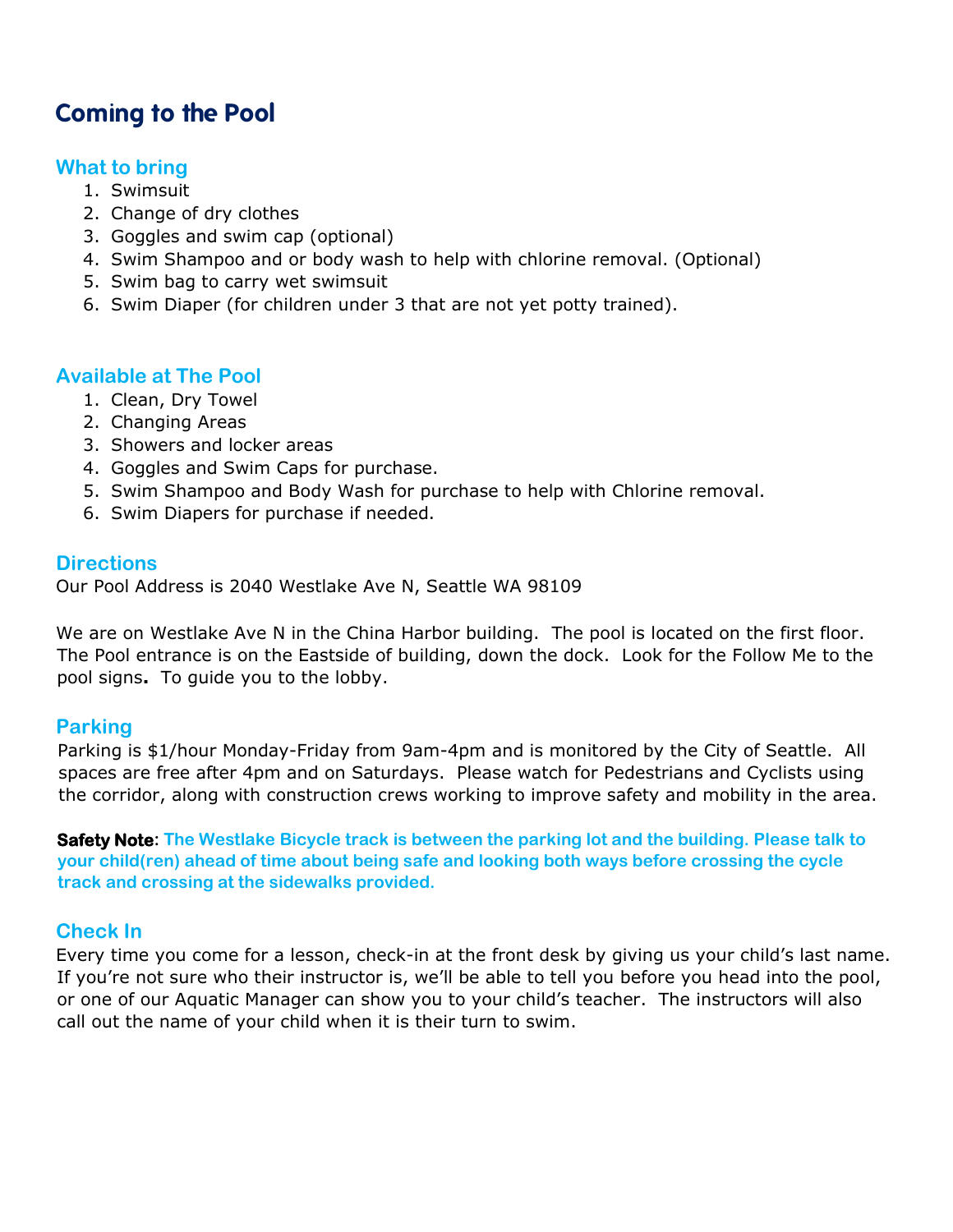#### <span id="page-12-0"></span>**Locker Room and Changing areas**

There are changing stalls on the deck for easy access; ideal for parents that have children not yet old enough to use the locker rooms independently**.** 

There is Boys and Girls locker rooms that include toilet facilities, showers, and more changing areas. Please be aware that both adults and children could be changing in this area. We ask that children over the age of 5 years change in the corresponding gender locker room.

## <span id="page-12-1"></span>**FAQ**

Please see our FAQ for more information - <https://snsswim.com/faqs>